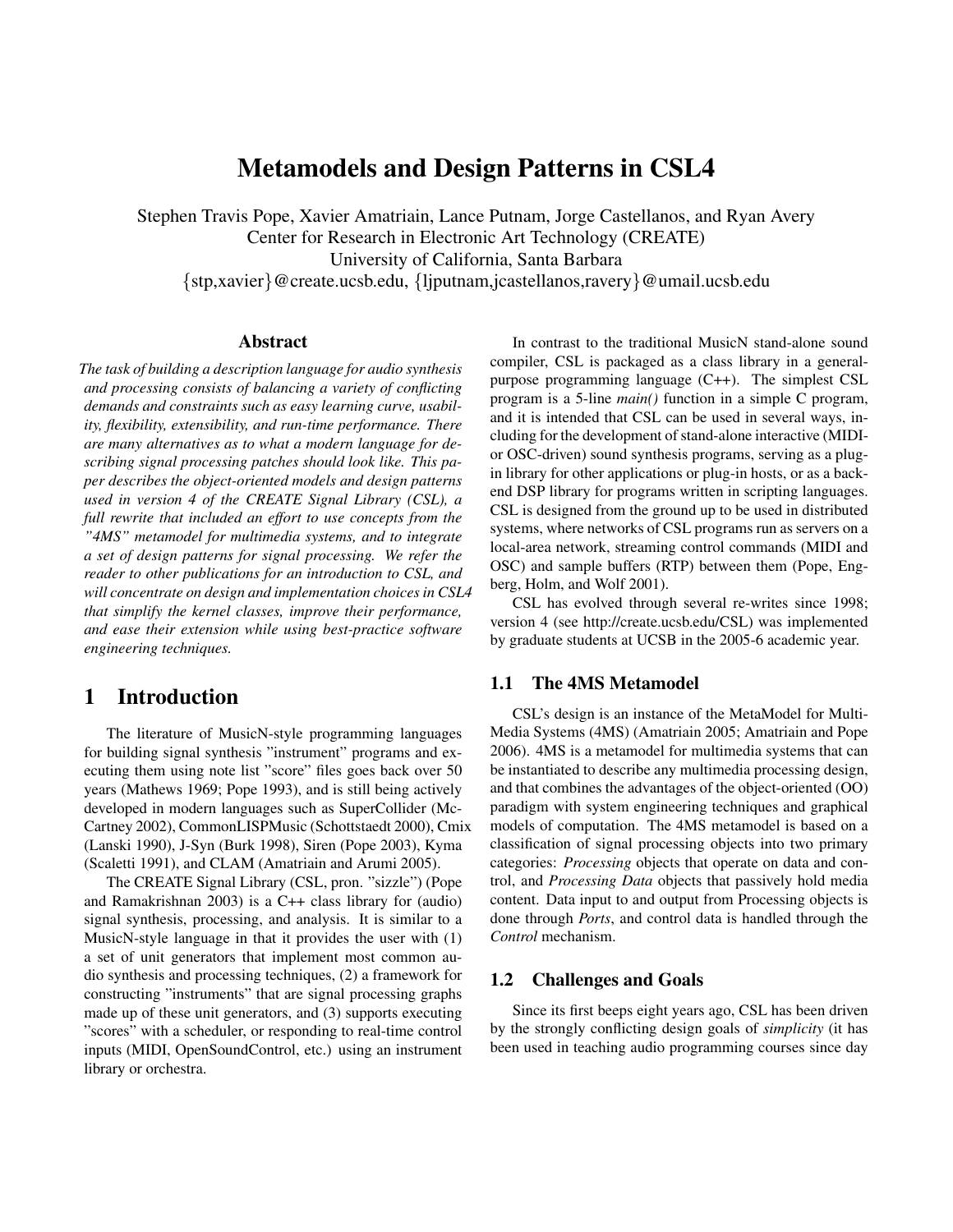one), *flexibility* (students have wanted to build servers, plugins, and to interface CSL programs with various other APIs), *comprehensiveness* (supporting easy extension to any domain of digital audio signal analysis, synthesis, and processing), and *scalability* (enabling multi-server distributed processing and inter-server control and sample streaming).

For the version 4 rewrite, we were required by the applications we were building at the time to also address issues such as processing graphs with varying numbers of channels (and different spatial models) in the branches, modeling of spatial data control streams and spatialized sources, multi-rate and variable-rate control input and processing, and distributed sample stream incorporating multiple transport protocols and semi-reliable wireless I/O devices.

It is the challenge of facilitating this advanced level of development with the earlier constraint that the basic description language be as simple as a MusicN-style scripting language as possible that motivated the group in the work described here. In this paper, we discuss the design issues in DSP software, and present the motivations for the decisions behind CSL4's core model classes, relating them to the 4MS metamodel and common-practice OO design patterns.

### 1.3 The CSL Design Aesthetic

Due to the goals and constraints outlined above (especially with respect to learning curve and flexibility), and to the fact that this is the fourth re-write of CSL, we have striven for minimalism in both the design and the implementation of the system. Our goal is Smalltalk-like simplicity, uniformity, and comprehensiveness, so we have avoided some design options that might have made the system faster or more flexible for advanced users. A secondary goal (also learned from Smalltalk) is to have all of the system's operational mechanisms exposed to the user and expressed within the same model.

# 2 Data and Processing Object Models

A language or API for audio will need to define the basic data structures for sampled sound and for many kinds of operations on sound. The choice of the model of sampled sound buffers or streams will determine the nature of the language's operational semantics or the flavor of the API that manipulates these sound objects. The standard "proceduralobject" model for audio signal processing evolved form MusicN languages, where flow charts are often used to visualize signal processing graphs (implying a data-centric objectoriented model), but description languages often have a distinct procedural flavor (the "unit generator as subroutine" perspective).

The kernel of CSL is a group of abstract classes that map quite directly onto the 4MS metamodel of Processing, Processing Data, and signal or control I/O Ports. In 4MS, applications consist of networks of processing objects interconnected via control and signal flows. 4MS also introduces a categorization of multimedia software components; CSL's framework hierarchies fall squarely in the Infrastructure and Platform Abstraction groups, with out-board components for Visualization and Serialization tasks.

The impact of the metamodel entails not just the class hierarchies, but also the object life-cycles and signal processing network composite models. In addition to the metamodel's architecture, CSL uses a variety of common design patterns such as Observer, Composite, Adaptor, Singleton, Factory, Template Method, Visitor, Builder, Proxy, Faade, Decorator, Strategy, Interpreter, Chain of Responsibility, and Command. These will be the topic of this paper.

#### 2.1 Model Paradigm and System Architecture

The initial requirements prescribe many aspects of the overall system architecture (language vs. API vs. app.), and thus determine much about the basic modeling paradigm used in the data and processing classes (Arumi, Garcia, and Amatriain 2006). How (and by whom) a language or API is to be used, and into what environment it is to be embedded, are the design context for synthesis language designers.

Using the CSL classes means writing C++ code that creates and configures one or more instances of the subclasses of *UnitGenerator*, and connects them to some control or scheduling functionality, and to an output object. The signal processing unit generator graph built in a CSL program is usually activated by regular call-backs from its output object, which propagate up the graph's tree according to the prescribed signal flow.

#### 2.2 Processing Data: Buffers

The requirements for data object models in a digital audio system specify that we provide some object to represent sampled sound data buffers with a give number of frames and number of channels, and some place to store sample data (which could be as simple as a float\*\*). In addition, we would like the model to support a basic life-cycle (so that we have the option of implementing buffer and storage management). According to the 4MS metamodel, Processing Data objects offer a homogeneous interface to media data, and support for meta object facilities such as reflection and serialization.

The concrete C++ class *csl::Buffer* is CSL's model of multichannel sample frame data storage; its instances are passed between generators and IO objects. Buffer is a "record" class (or a struct) in that its members are all public and it has no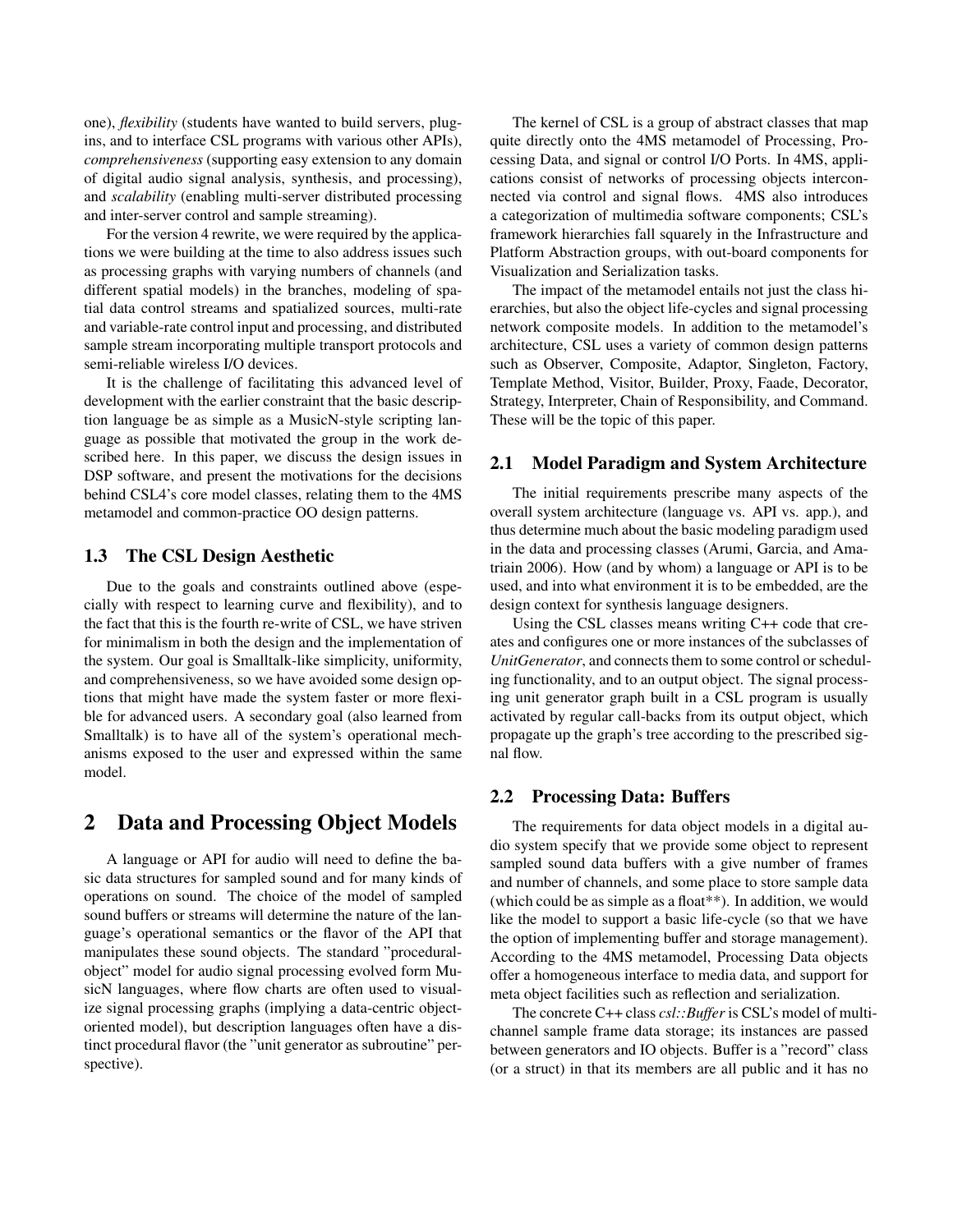accessor functions or algorithmic methods. It handles data buffer allocation and channel maps, and has Boolean members that are used in its life-cycle implementation to determine what its pointer state is. The actual storage vector is usually of type *SampleBufferVector* – a vector of (sample \*) buffers, typically floats – and the buffer also holds a timestamp and sequence number. Buffer's design reflects the metamodel's ProcessingData class, and it can be extended so that Buffers can act as Observables (AKA Models or Subjects). Buffers are used by UnitGenerators and Ports via the Visitor design pattern.

None of the above discussion limits Buffers to holding only audio sample data, or fixes what the "channels" of data in a Buffer correspond to; in fact Buffers can be used as control data caches, for 3-D positional data, or as general-purpose N-by-M matrices as in SDIF (Wright 1999).

It is important to note that the buffer object knows its (expected) number of channels and frames-per-buffer. This is used in CSL to tell a unit generator what we expect it to do, since the argument of the *nextBuffer* message is a buffer configured by the generators output "client."

#### 2.3 Processing: Unit Generator Classes

The notion of unit generator as a subroutine comes from the earliest MusicV documents (Mathews 1969), which included an extended discussion of different mechanisms for block-oriented sample processing. Given a model for the sample buffer object or stream paradigm, Processing classes are defined to perform operations on data under the guidance of control values; these may be driven by a scheduler, by their own threads, or may be passively executed by the streams themselves, according to the operational semantics of the language/API orientation. In 4MS, Processing objects encapsulate a method or algorithm; they include support for synchronous data processing and asynchronous event-driven control as well as a configuration mechanism and an explicit life cycle model.

The core of CSL's functionality is implemented in the class hierarchy derived from class *csl::UnitGenerator*, akin to the metamodel's Processing class. Instances of UnitGenerator subclasses have members for their sample rate and number of channels, and know their (0, 1, or several) outputs. Most concrete UnitGenerator subclasses also inherit from some subclass of *csl::Controllable*, which adds the notion of control or data input ports (see Figure 1 and the section on Ports below).

The main UnitGenerator behavior is the *nextBuffer* method, which is overridden in the subclasses to fill or alter the buffer object passed as the argument. This method normally polls the unit generator's control or signal input ports (possibly sending them the *nextBuffer* message), and then uses a sample



Figure 1: The (partial) class hierarchy of CSL Oscillator UnitGenerators showing multiple inheritance from UnitGenerator, Phased, and Scalable (the last 2 of which are both subclasses of Controllable). The concrete subclasses each implement (at least) a constructor and a *nextBuffer* method.

computation loop to write data into the buffer object's storage vector. Since a buffer knows the number of sample frames it holds (its *X* extent), the number of channels it supports (its *Y* extent), and both has a time-stamp and a sequence number, one can easily build CSL graphs where different components or sub-graphs run at different frame or block rates, numbers of channels, or with different amounts of delay or latency.

If more than 1 output port is connected, UnitGenerators automatically handle fan-out–synchronous (as in loops in a graph) or asynchronous (as in separate call-back threads or observers)–with differing buffer sizes or callback rates. Unit-Generator inherits from Model, meaning that *nextBuffer* methods in subclasses are required to send themselves the message *changed(aDataBuffer)* so that dependent objects (like signal views) get a notification when their models compute samples. This mechanism can also be used for signal flow, or for handling multiple output streams in a graph (e.g., writing an intermediate control value or "direct out" to a sound file).

Figure 1 shows a subtree of the CSL UnitGenerator framework centered on the class *csl::Oscillator*; the multiple superclasses provide processing template methods and observability (*UnitGenerator*), and special interpretation of several of the control ports (*Scalable* and *Phased*). The Oscillator subclasses each implement *nextBuffer* themselves for their primary behavioral refinement (i.e., how each subclass oscillates differently).

#### 2.4 Ports and Control

In simple MusicN languages, connections between unit generators are handled by variables that are buffers or signals. In a more comprehensive model, a connection port or outlet is generally reified to allow unit generators and patch graphs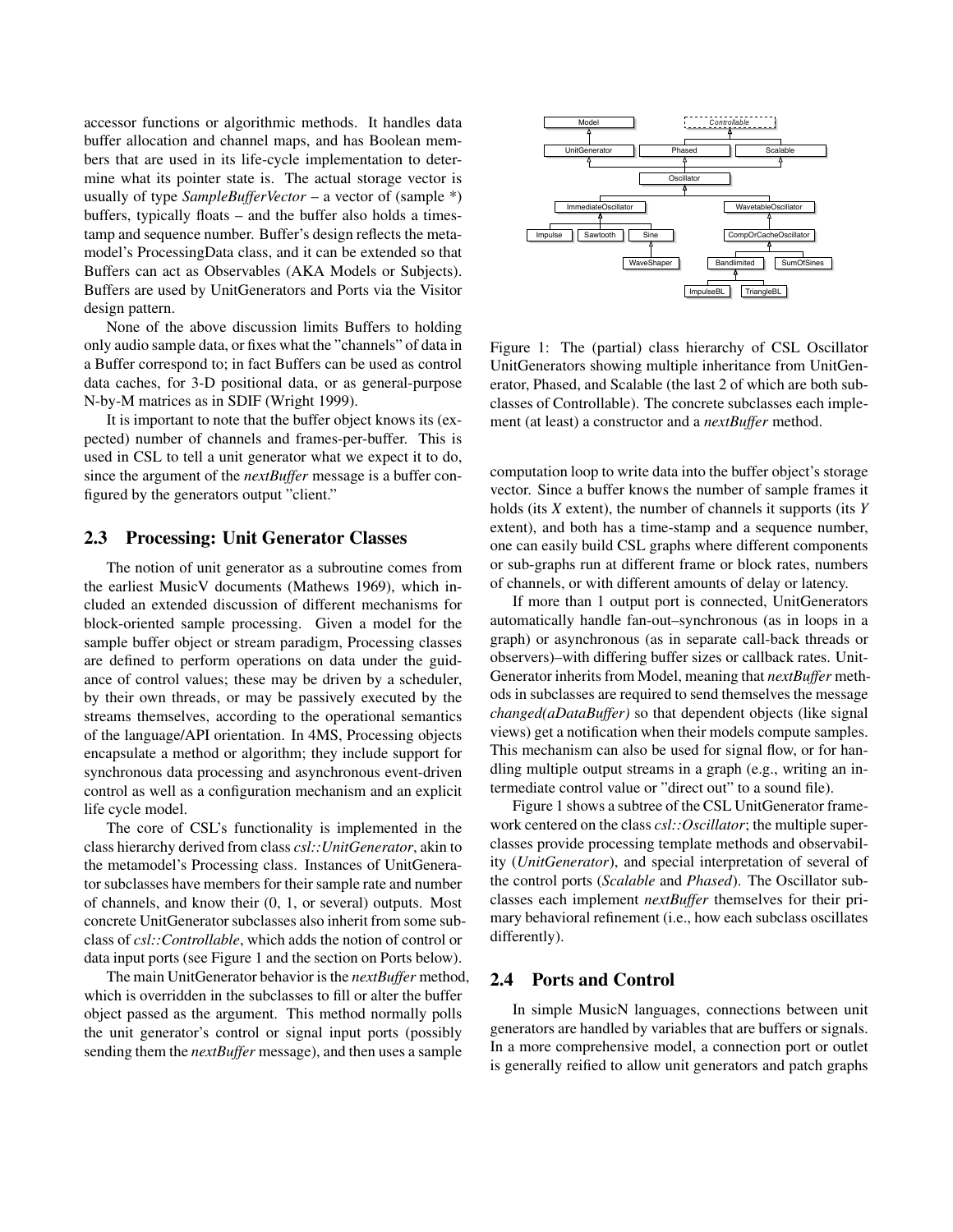

Figure 2: The csl::Controllable hierarchy with its families of Effects, Phaseds, and Scalables; classes like Panner are both Effects and Scalables, while Oscillator is both Phased and Scalable.

themselves to be more easily manipulated.

A *Port* is used to represent constant, control-rate or audio signal inputs and outputs to unit generators; the *Controllable* mix-in classes (see below) add naming and semantics to the multiple ports of a unit generator. Each Port holds either a UnitGenerator and its buffer, or a single floating-point value. The *nextValue()* message is used to get the dynamic or static value. The *nextValue()* method has no branching or complex logic and can be compiled in-line for efficiency (since it will be called several times per sample in a complex UnitGenerator).

UnitGenerators represent their inputs and outputs as named maps (or multimaps) of port objects, and these can be plugged and un-plugged at will (within reason). Port uses a mix of the well-known Adaptor and Proxy design patterns for all data values, and is used for the Chain-of-command pattern among UnitGenerators. Holding ports in named maps in UnitGenerators, provides us with good object reflection properties in CSL graphs.

Asynchronous control inputs to CSL patches can also be handled through Ports, and there are several special subclasses of class *Port* to handle interpolating or lag-timed controls. These are inserted into graphs via the setter functions of CSL instrument classes (see below), and handle the de-zippering of stepped dynamic controls such as low-rate sampled continuous MIDI or OSC control value messages.

### 2.5 Mix-ins: Controllable, Scalable, Phased

The final component of the model core is the mechanism and policies through which ports are actually assigned and used within unit generators. Many of the most important trade-offs in audio language design are to be found among the alternative designs to port maps, unit generator inheritance schemes, and multiple inheritance and sharing of behavior among unit generators.

Class *csl::Controllable* is the base of the collection of classes that add control or signal inputs to UnitGenerators. (We use Controllable as a virtual superclass so that we can mix it in more than once.) Controllable defines the map of port objects, and manages the naming and processing flow for dynamic inputs. A typical UnitGenerator will have several input and/or control ports, e.g., for frequency, scale, and offset in the case of an oscillator that supports AM and FM. The *pullInput* message is used within a UnitGenerator's *nextBuffer* method to send *nextBuffer* to a given port.

Controllable has three abstract subclasses that are widely reused by refinement. Class *csl::Scalable* defines scale and offset control ports (which may be constant or dynamic) as special input map keys; most concrete unit generators inherit this as well as UnitGenerator (akin to SuperCollider's optional *mul* and *add* unit generator constructor arguments (McCartney 2002)). The class *csl::Effect* assigns one or more of a unit generator's ports the special semantics of signal inputs, as in signal filters or panners. *csl::Phased* adds a default interpretation of a phase accumulator cache and a frequency input port.

Although they are used as mix-ins (i.e., they are used in multiple inheritance and don't provide virtual methods that are refined in their subclasses), the Controllable classes implement a version of the Policy and/or Decorator design patterns, and provide template methods as C++ macros; for example, Scalable defines macros to declare, load, and update the scale/offset control ports in the *nextBuffer* methods of their subclasses.

Figure 2 shows a subtree of the class *csl::Controllable*, with several of its children multiply inheriting from  $(e.g.,)$ Scalable and Effect. Note that several of the leaves constitute their own rich class hierarchies, as in Oscillators, Filters, or Envelopes.

### 2.6 IO and Scopes

We have so far ignored the activation mechanism for graphs, but it is obviously a major determinant of the framework that will support processing in any design. As in the above sections, our design is based on simplicity and visibility.

In the CSL model, graphs are activated (triggered or driven) by an IO object, which is normally an interface to a sound output driver that receives call-backs from the operating system at a regular rate (the frame rate divided by the output buffer size), and forwards them to the root of its DSP graph, sending that UnitGenerator the *nextBuffer* message. Other IO classes are available that write (control or audio) samples to sound files, or send their data packets to a network socket. Related to this are classes that implement graphical output such as oscilloscopes or control-rate monitors; to date, we have im-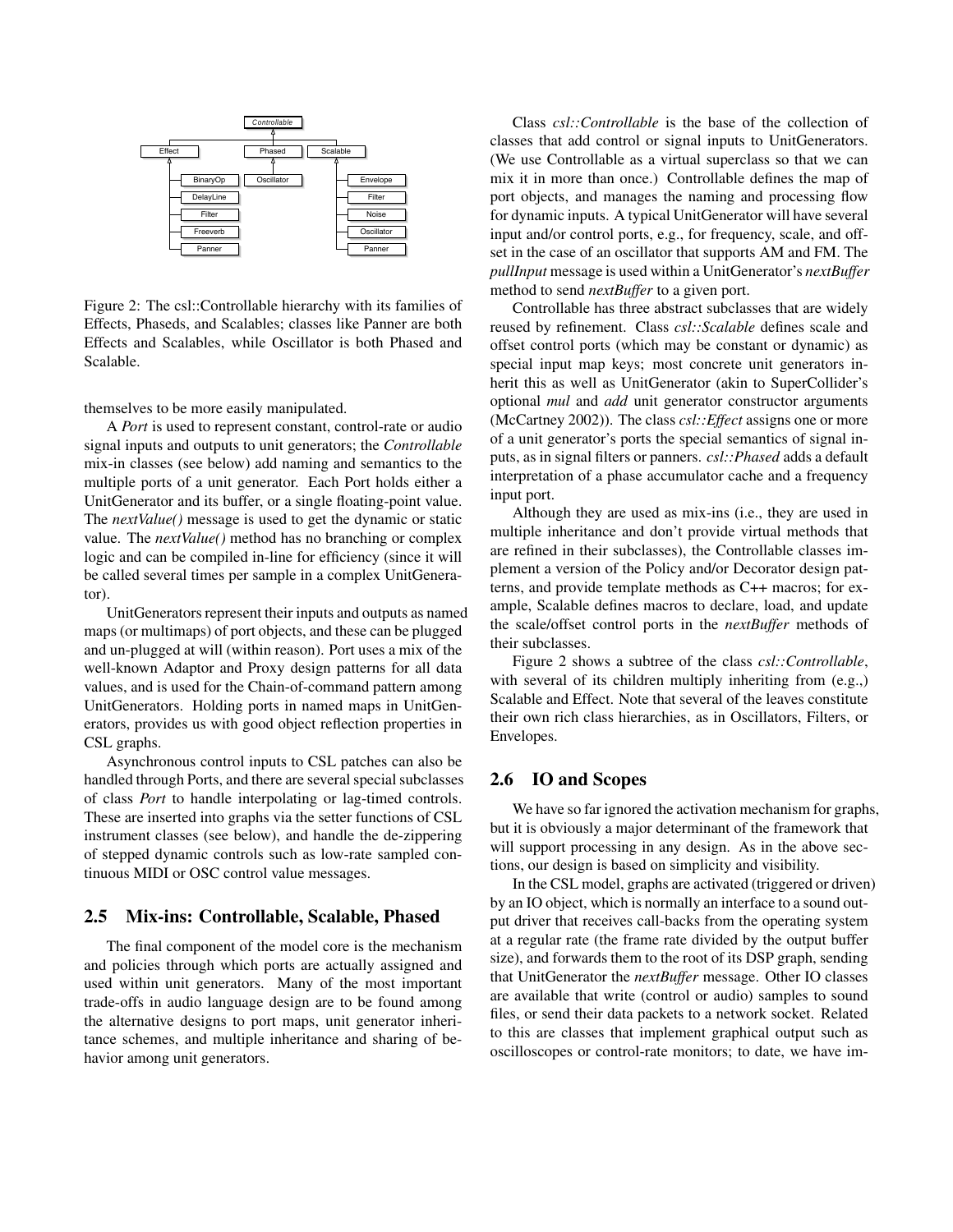

Figure 3: CSL processing graphs are activated by IO objects. Other IO objects or GUI displays then use the Observer/Observable relationship (shown as dotted arrows in the Figure) to attach themselves to any unit generator in the graph.

plemented CSL data views using both the Qt and OpenGL graphics APIs.

In CSL4, we separate the roles of trigger and data sink, using the Observer pattern to allow us to attach outputs or monitors to any unit generator in a graph as shown in Figure 3. Each CSL graph is expected to have exactly one trigger IO, but that may in fact be a *csl::NullIO* object that uses a timer thread to schedule graph activation and discards the IO. In that case, other IO objects are connected to the graph as observers of its unit generators.

#### 2.7 Positioned Sound and Spatial Sources

The Spatial audio engine in CSL follows a layered API complying with the design goals of simplicity and flexibility. The core of the engine consists of Spatial Sources and Processors (UnitGenerators). Panners are among the most important type of these "Processors". Subsequently, higher API layers take these processors and sound sources providing a simpler, more intuitive interface. This layering can be interpreted as a direct implementation of the Faade pattern.

A Spatial Source is a UnitGenerator that adds spatial information to a UnitGenerator (Sound Object). Currently a Spatial Source positions a sound in a 3D space. In the future, it will also handle source directivity, object radiation, and possibly size and shape. Spatial Sources are implemented as Decorators, which wrap around UnitGenerators, adding the spatial information. This information can be later used by a Spatial processor that make use of the position of the sound.

Class *csl::Panner* is the base of a collection of classes whose main objective is to position input signals in a 3D space. A Panner is a UnitGenerator that can handle multiple input spatial sources producing a multichannel buffer as output. A simple way to think of a panner is as an N-input to M-output mixer. Example panners are VBAP (Vector Base Amplitude Panner ), AmbisonicPanner, BinauralPanner, or special cases like a 5.1 panner or a stereo panner. The use of *csl::Panner* as a superclass is to allow for dynamic choice of the panner in use.

One layer above, the Spatializer hides the low-level engine, and presents a simple interface. Spatializers manage the graph for the different components needed, like a Panner and Distance Cues. Spatializers implement the Strategy Design Pattern, where the Panners are the strategies. A Spatializer can then choose at runtime what panner to use.

#### 2.8 Analysis and Feature Extraction

Any general-purpose API or language for sound signal processing must also enable and support flexible signal analysis and metadata feature extraction functionality. In the model domain, this means the addition of windowed signal features in the time and frequency domains, and higher-level derived features such as spectral tracks and their statistics.

In our case, the FASTLab Music Analysis Kernel (FMAK) (Pope, Holm, and Kouznetsov 2004) is a sibling of CSL and uses many of the same models, with an *Analyzer* class that closely resembles CSL's UnitGenerator.

### 2.9 Putting it all Together

A unit generator class can be described in terms of its *nextBuffer* method, which has the general form shown in the pseudo-code below.

```
void nextBuffer (Buffer& outBuffer)
get local pointers to output arrays
    and to controllable ports
    (scale, offset, phase-inc, ...)
set up sample loop vars
  (send nextBuffer() to ports)
sample loop
    calculate a sample
    store sample to output buffer
    update input and control values
      (e.g., (send nextValue() to ports)
update output pointers
update stored members (e.g., inst. phase)
broadcast change message
  (Observers get notified)
```
In this method, the unit generator uses its prescribed input and control ports to get buffers of data, and then to get pointers to that data for use in its sample computation loop. The messages *void nextBuffer()* and *sample \* nextValue()* provide the glue between unit generators, mediated by ports.

It is left up to the CSL user whether to package a CSL program in a single *main()* function or to write a new instrument class that encapsulates a DSP graph and a set of accessors in its constructor. Users can also write their own unit generator classes, providing a *nextBuffer()* method that applies some semantics to one or more named control and/or input ports.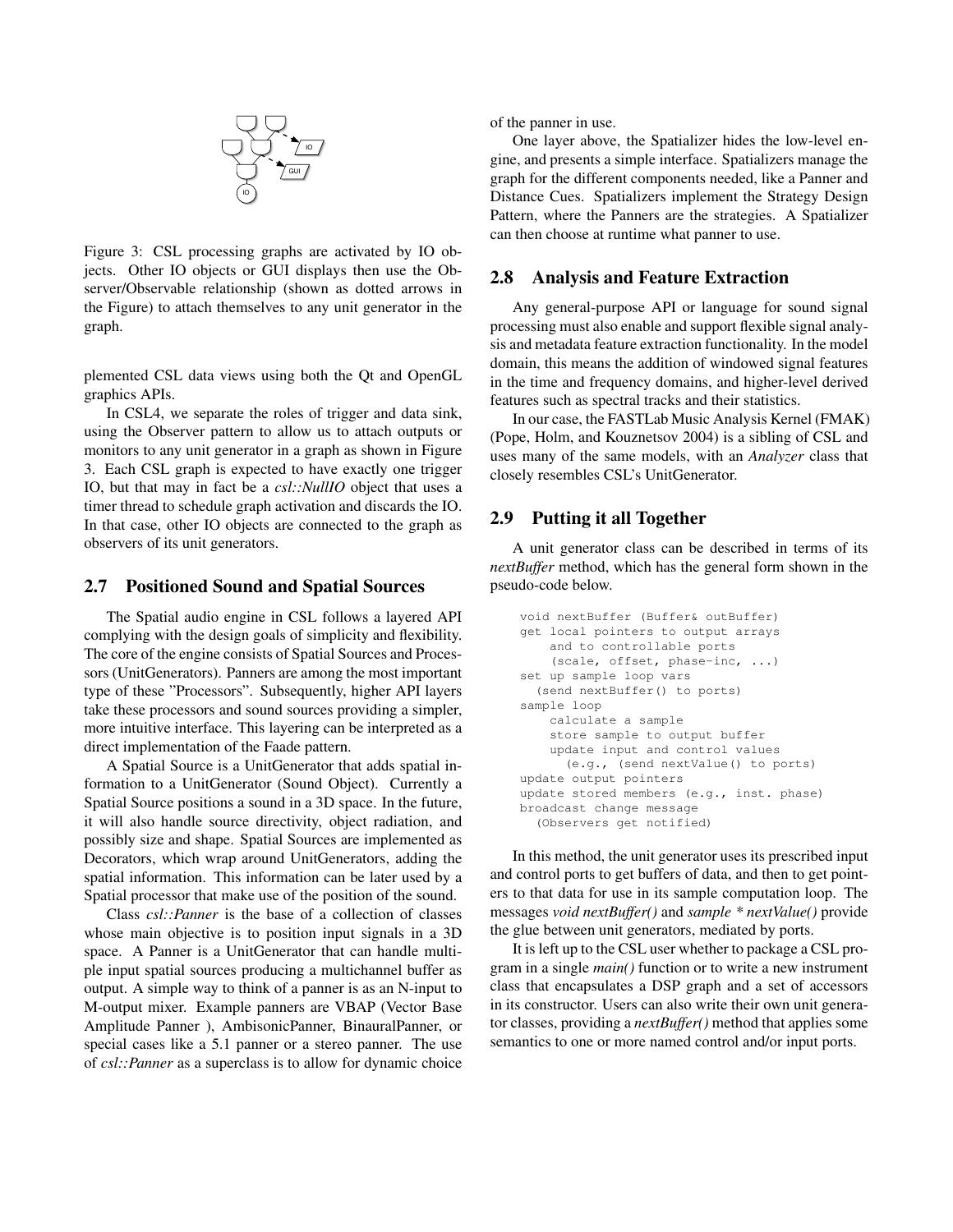

Figure 4: Sound file player instrument graph from the canonical software sound synthesis paper; a sample reader/player object is scaled by an envelope and panner to a stereo output. In CSL (and other modern languages) the graph would use four unit generators.

# 3 Building and Using Graphs

The discussion above concentrated on the core data and processing objects; we should now address the issues of what mechanisms are to be used for patch construction, management, optimization, and scheduling. This will be determined largely by the model's unit generator properties and interconnections. Along with this, there will be requirements as to how we handle modules and libraries, and how DSP graphs are connected to real-time control and triggering.

To use CSL, one programs in C++ or a scripting language (or uses a GUI) to connect UnitGenerator ports into a (probably, though not necessarily, acyclic) directed graph, which can be called an instrument or patch. Multiple patches in a thread can be connected to a mixer for output. According to the metamodel, CSL UnitGenerator/Port graphs use the Chain of Responsibility design pattern as the activation framework, i.e., the graph's root object starts its *nextBuffer* method and sends the same request to its input and control ports as specified by its configuration.

### 3.1 An Example: A SoundFile Player

As an example of CSL, let's take the 3rd example from the CMJ synthesis languages comparison paper (Pope 1993), a soundfile player with a panner control as shown in Figure 4. In CSL, this can be written as a compact *main()* function in a procedural style that consists of calls to the constructor methods of 4 objects: the envelope, the sound file player, the stereo panner, and the output. The default constructors to the unit generator classes allow the inputs to be plugged in at instantiation time, or one can patch generators together with setter methods such as *setScale* or *addInput*. Our main function would then be,

```
// amplitude env = std ADSR
ADSR amplEnv(1, 0.1, 0.1, 0.4, 0.3);
    // sample file player
SoundFile filePlayer("name.snd", amplEnv);
    // stereo panner/processor
Panner thePanner(filePlayer, 0.2);
    // PortAudio IO object
PAIO theIO(thePanner);
```
The constructor calls in this example connect the unit generators into the minimal DSP patch for the stereo panned sound file player. To play it now, we need (in main) to trigger the envelope and start the output object's call-back thread.

To extend this example some, we could (1) add another output to write the output to a file while playing; (2) add a control-rate oscilloscope to the envelope and a signal-rate oscilloscope to the output; (3) create an interface instrument object (see below) to encapsulate our player for MIDI and OSC; we'll discuss these extensions in the sections below.

CSL supports several mechanisms for processing with multiple output objects in one or several threads. The simplest technique is to use the Observer pattern (or dependency mechanism) to add an output to a unit generator independent of the root IO object of the graph in which the unit generator gets triggered. We can easily instantiate another object of some IO subclass and say,

```
// create a file writer
FileIO fileIO("sndFileName");
    // add it as a panner dependent
thePanner.attachObserver(fileIO);
```
Because the panner object sends the *changed* message at the end of its nextBuffer method, the second output will get a chance to copy out the final buffer at the end of each callback.

For graphics output, interfaces between CSL and the Qt GUI library and an OpenGL-based display and interaction framework (http://glv.mat.ucsb.edu) can be used. To add Qt widgets that display control and audio signals, one encapsulates the contructor statements we wrote into the constructor of a subclass of QMainWindow. Within a Qt or GLV application, one deals with instrument collections that have GUI widgets as observers. The GUI code interfaces to the DSP graph via the instrument's named map of unit generators, and GUI buttons can send instrument messages.

### 3.2 Instruments and Networks

There are several utility classes to make it easier to manage DSP graphs. An *Instrument* object has a DSP graph, a set of reflective accessors, and a list of envelopes. The DSP graph is the instrument patch, the accessors describe what the control parameters of the patch are (i.e., their names, types, and setter functions), and the envelope list is the collection of envelopes that need to be triggered to start a new note. With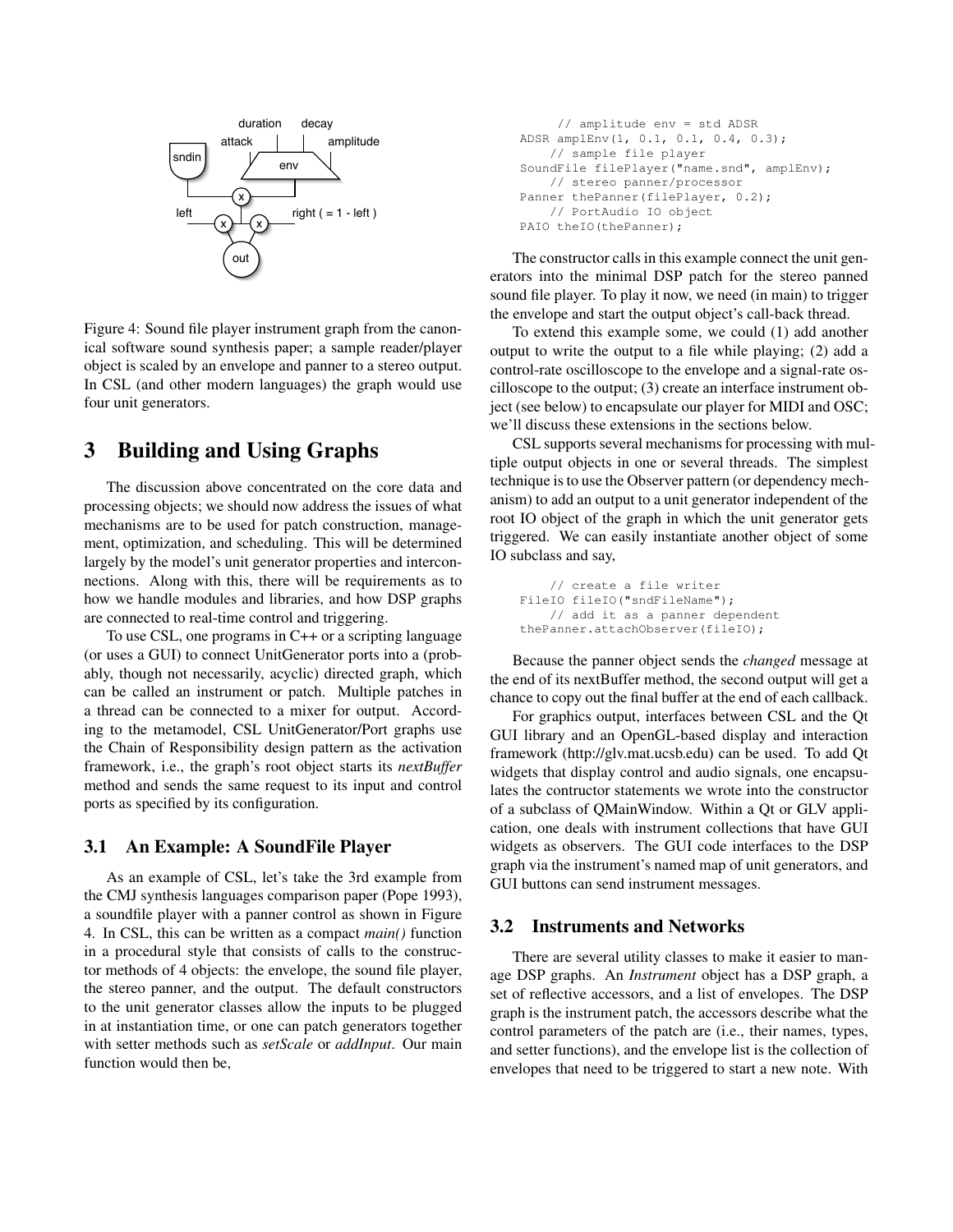

Figure 5: The detailed CSL graph for the sound file player shows the unit generators at the center, the GUI I/O connected via the observer dependency pattern on the left, and the Instrument object's accessors on the right, connected to OSC and MIDI I/O.

this abstraction of a graph, one can easily construct code that automatically creates the mapping glue to control CSL programs from OSC (Freed and Wright 1997), CORBA, XML, or MIDI. The Instrument framework represents a reflective composite metamodel with a Reflective Adaptor or Wrapper design pattern, and is used by tools (such as the OSC and GUI interface classes) in the Builder or Interpreter patterns.

The next logical step in our sound file player example would be to connect the player to external triggers and control. We need to declare an instrument class that will encapsulate our player for MIDI and OSC control. The instrument holds onto the root of the graph, and adds these reflective accessors. In its constructor method, we create a named map of the graph's unit generators, and a list of Accessors that map OSC command names or MIDI control values to flags sent to a general setter function

```
// add ugens to the map for
    // external reference
mUGens["Pan"] = thePanner;
mUGens["Play"] = fileplayer;
    // add accessors with names and
    // setter flags
mAccessors.push(new Accessor("am", setAmplF));
mAccessors.push(new Accessor("po", setPosF));
```
One could add setter functions to the instrument class to map OSC/MIDI messages for the envelope parameters, stereo position, and file name, and for triggering the envelope, making a flexible enveloped stereo sample player with interactive control. The detailed view of our sound file player instrument



Figure 6: A multi-host CSL graph with UnitGenerator graphs running on 2 computers and a sample streaming mechanism using the RTP protocol between them. Control comes in to either server from MIDI or Open Sound Control messages.

is shown in Figure 6, which shows the four core objects (in the center) with their inherited members (port maps and observer lists) connected to one another and to outside objects.

# 3.3 OSC and MIDI Control

The design decisions implicit in the object model will determine how DSP networks are run and controlled. In CSL servers, we can use Instrument classes described above for OSC or for MIDI interfaces with code generators to fill in the glue code for mapping. Using CSL/OSC instrument libraries controlled by CSL GestureSensor control mappers is now a simple matter.

### 3.4 Distributed Graphs

Figure 6 shows a distributed instrument where CSL processes are running on separate host computers; both server (left) and client (right) receive control inputs from MIDI or Open Sound Control, and use CSL *RTP IO* (server) and *RemoteUnitGenerator* (client) objects to stream samples over a socket connection using the RTP network protocol (Schulzrinne, Casner, Frederick, and Jacobson 1996). Remote sample and control streaming interfaces have been built for a number of protocols ranging from low-level UDP sockets to higher-level managed and monitored RTP connections.

In a recent student project, the CSL framework was used to implement a system for wireless audio transmission, storage, and web hosting. Referring to Figure 6, a connection between a wireless recording client (Host A) and a wired server (Host B) was established using the CSL RemoteUnitGenerator and RTP IO objects.

RTP packets are streamed from the RTP IO object of Host A to the RemoteUnitGenerator at Host B. A subclass of the CSL RingBuffer class, RtpRingBuffer, buffers the network connection of RemoteUnitGenerator to guard against network jitter. The RTCP control protocol is used to provide Quality of Service statistics to all hosts, allowing for dynamic band